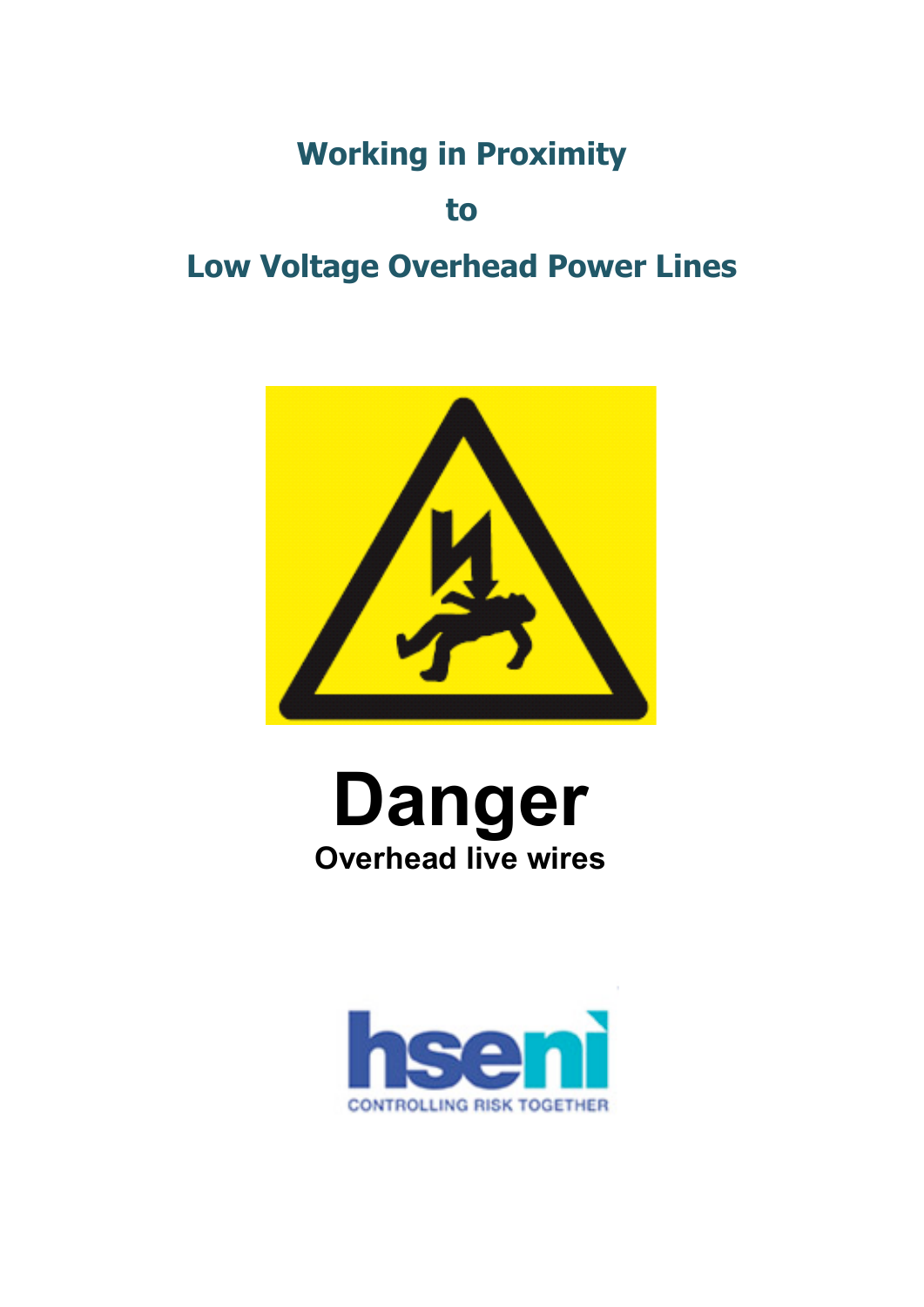#### <span id="page-1-0"></span>**Foreword**

 This, HSENI accepted, industry-approved guidance only applies to work in proximity to low voltage (up to 1000 volts) overhead power lines. The methods described complement GS6 "Avoidance of danger from overhead electric power lines" This guidance does not have the special legal status associated with an ACoP. This document is intended to provide a standard of good practice for safe working. Following the guidance is not compulsory and you are free to take other action. But if you do follow the guidance you will normally be doing enough to comply with the law. Health and Safety inspectors seek to secure compliance with the law and may refer to this guidance as illustrating good practice.

 The document is intended to guide the client and designer through the design process and through the considerations that are necessary to produce safe and effective designs. The document is also intended to provide the contractor with options for carrying out the works that will ensure the safety of the workers and the public. Additionally the document presents duties for the owners of lines (utilities).

 HSENI thanks Ciaran McAleenan (Chair of the working group) and the industry representatives that participated in the development of this guidance, from the following organisations;

 Construction Industry Group (NI), Department for Regional Development: Roads Service, Northern Ireland Water. Northern Ireland Electricity, and

 This document is to be reviewed when significant changes in legislation, standards, technology or processes occur.

#### **Electronic Copies**

 Electronic copies of this document are available on the HSENI website; www.hseni.gov.uk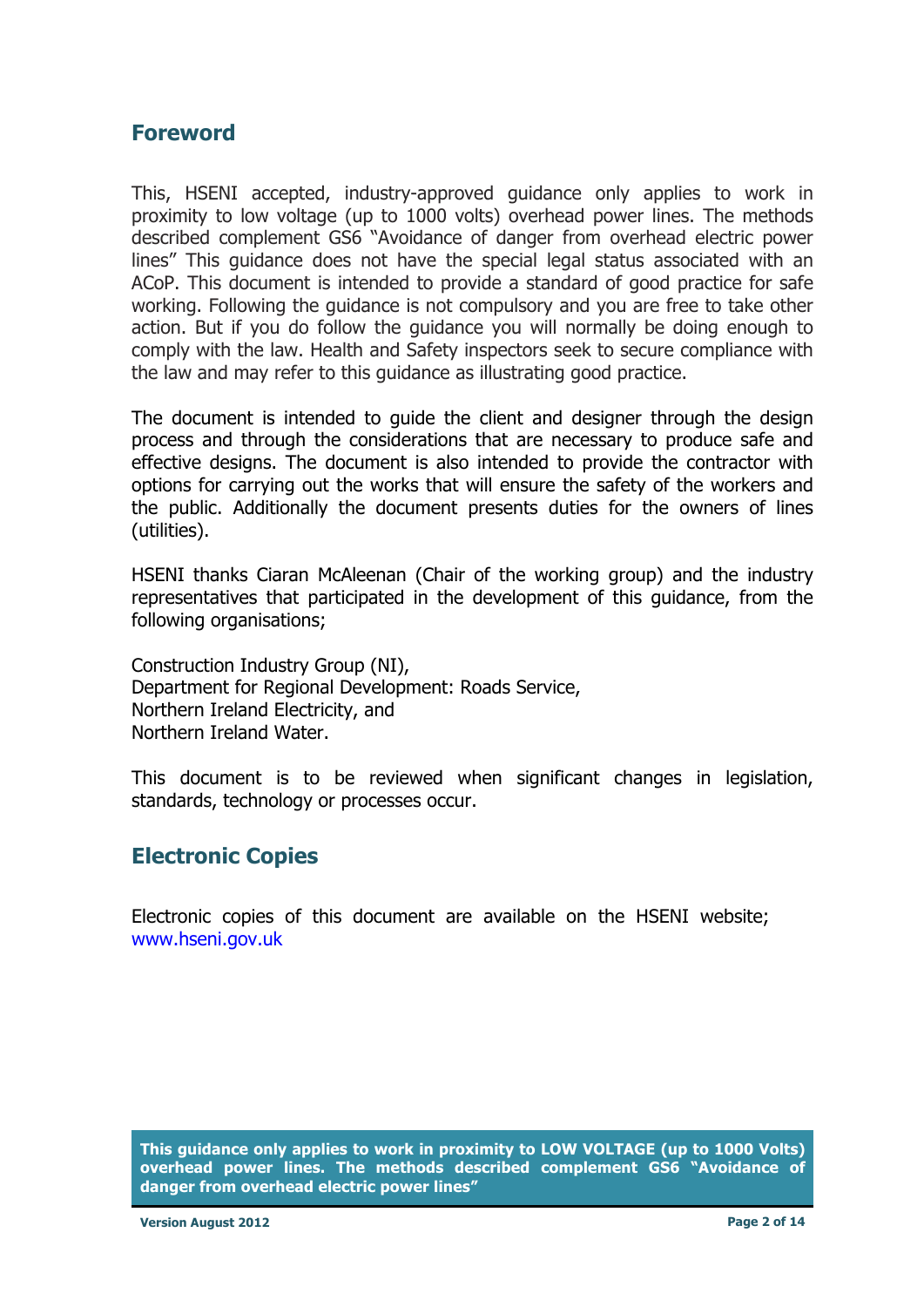## **Contents**

| Work not involving Slewing Plant (e.g. Surface Dressing)  8     |  |
|-----------------------------------------------------------------|--|
|                                                                 |  |
|                                                                 |  |
|                                                                 |  |
|                                                                 |  |
|                                                                 |  |
| Appendix 1 Figure 2 - LV overhead crossing road at an angle  14 |  |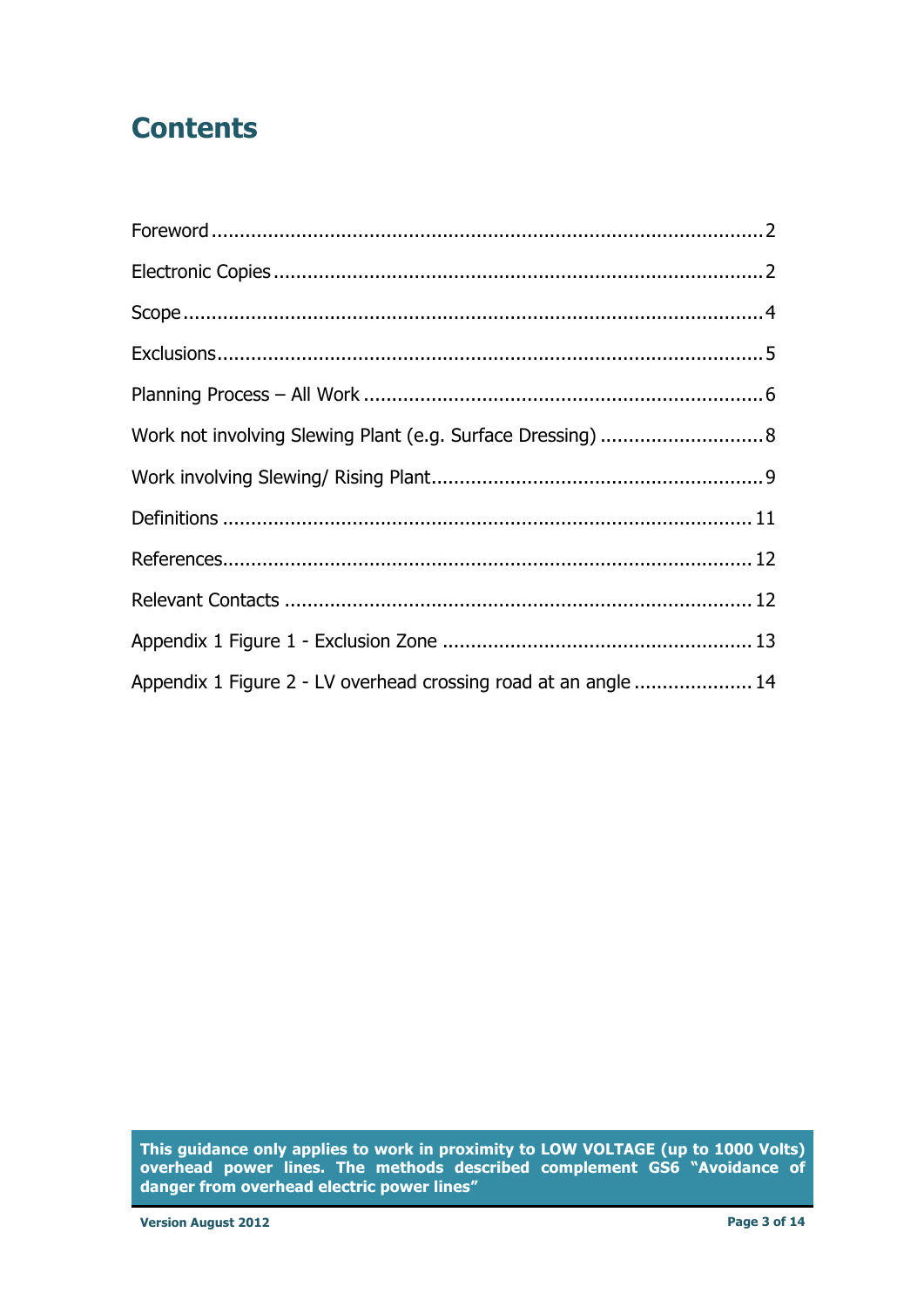#### **Scope**

 This Guidance Note covers electrical safety for work that is to take place in proximity to low voltage (LV) overhead power lines (up to 1000 Volts  $^1$ ), that is LV overhead power lines that run adjacent with the carriageway or footpath, cross the carriageway or run along the façades of buildings. The guidance note gives the owner(s) of the lines, clients, designers and contractors advice on how to deal with interface problems involving construction work in a reasonably practicable way in order to ensure a consistent and safe approach, including when organisational interests overlap.

 **Please Note**: the use of the terms client, designer and contractor have the same meanings as those assigned in the Construction (Design and Management) Regulations (Northern Ireland) 2007.

The guidance deals with the following working conditions;

- • Work in proximity to LV overhead power lines not involving 'slewing' plant.
- • Work in proximity to LV overhead power lines involving 'slewing and rising' plant.

 **This guidance only applies to work in proximity to LOW VOLTAGE (up to 1000 Volts) overhead power lines. The methods described complement GS6 "Avoidance of danger from overhead electric power lines"** 

 $\overline{a}$ 

<sup>&</sup>lt;sup>1</sup> **Note**: The line configuration doesn't give an accurate indication of the voltage. If you are in any doubt contact the utility provider.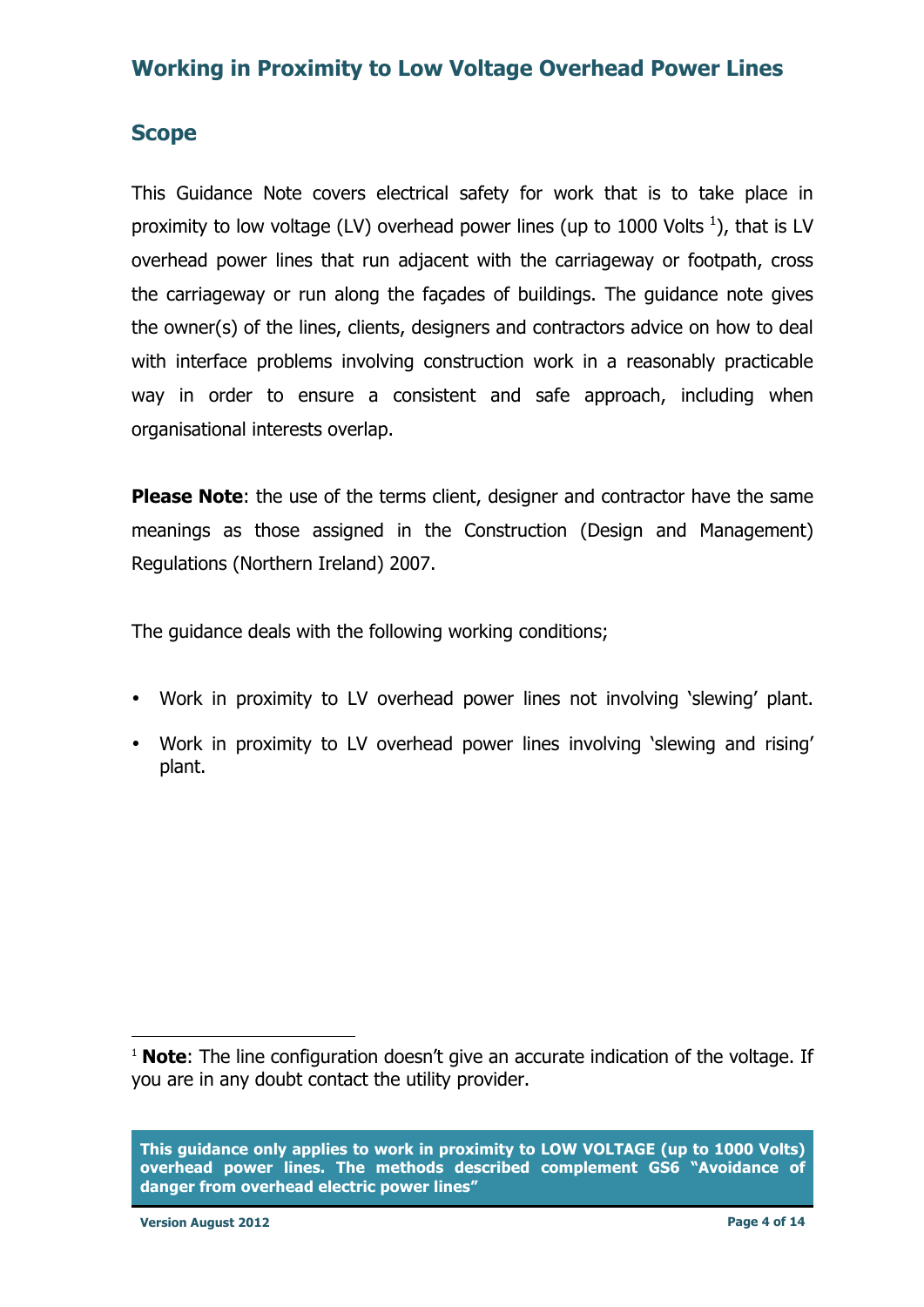#### **Exclusions**

## **Please note:**

This guidance does not apply to the situations described below;

**High Voltage Overhead Power lines** The precautions needed to prevent contact with High Voltage overhead power lines detailed in the HSE's Guidance Note (GS6) shall be complied with.

**Work Directly Above the Line** This guidance document does not address work directly above overhead power lines.

**Night Working/ Visibility** This guidance only applies to operations carried out within daylight hours and in adequate visibility (i.e. overhead power lines must be clearly visible).

**Structures** The construction of a structure in the vicinity of overhead power lines, such as scaffolding.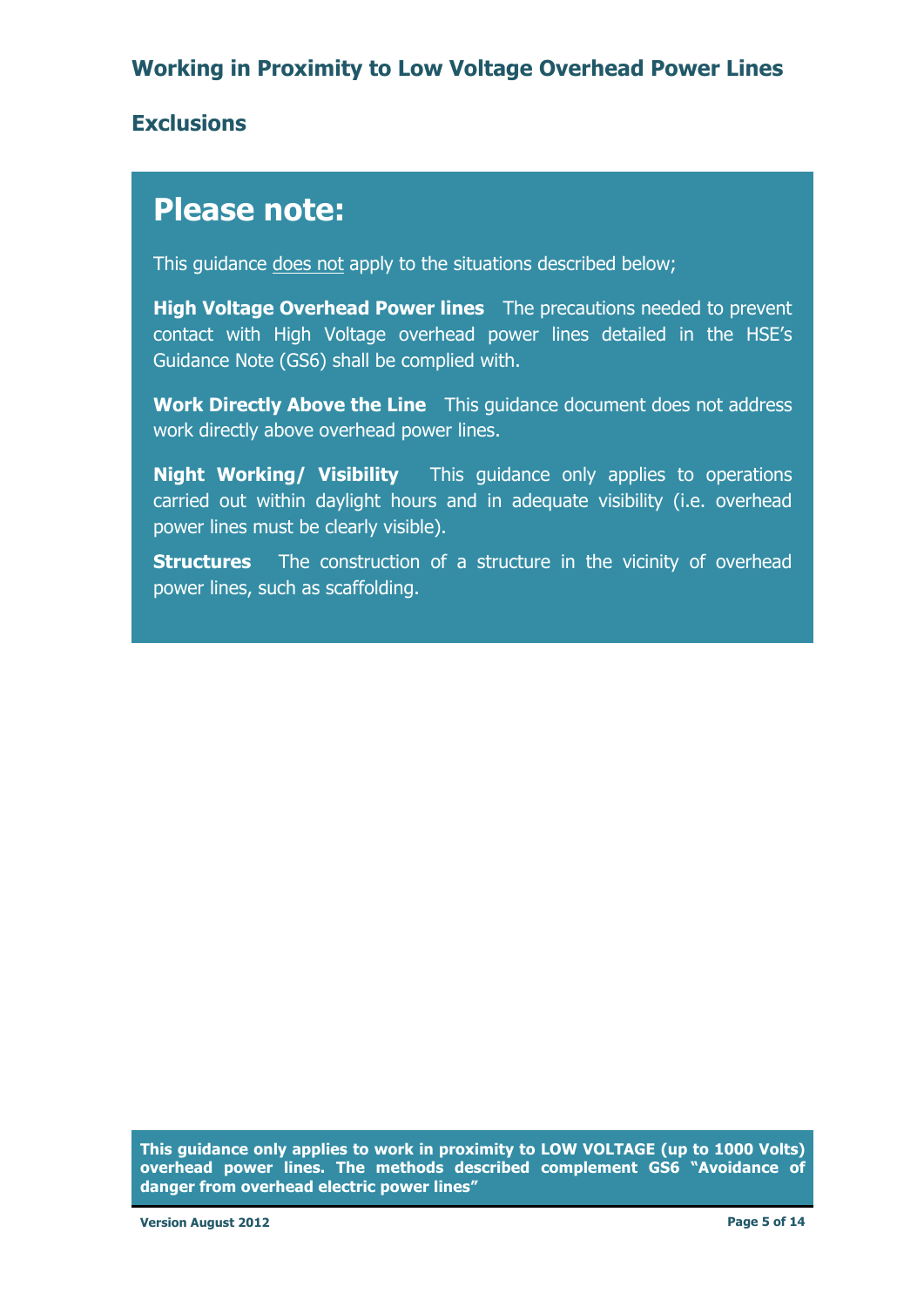#### **Planning Process – All Work**

| <b>Actions</b>                                                                                                                                                                                                                                                                                                                                                                                                                                                                                                     | <b>Duty Holder</b>                                 |
|--------------------------------------------------------------------------------------------------------------------------------------------------------------------------------------------------------------------------------------------------------------------------------------------------------------------------------------------------------------------------------------------------------------------------------------------------------------------------------------------------------------------|----------------------------------------------------|
| The personnel involved in the design and work planning<br>process are to have a full working knowledge of this<br>document and the requirements of GS6. Other appropriate<br>guidance documents are listed in the Reference section.                                                                                                                                                                                                                                                                               | Designers,<br>Contractors and<br>Owner(s) of Lines |
| Give the designer any relevant information in your<br>possession, relating to overhead power lines.                                                                                                                                                                                                                                                                                                                                                                                                                | Clients, Owner(s)<br>of Lines                      |
| In order to be able to produce a safe design establish<br>height, position and voltage of any overhead power lines<br>present at the proposed work location. (This may involve<br>requesting marked up drawings from the owner(s) of<br>lines).<br>The following information will be necessary to select the<br>appropriate safe option;<br>verge, footway and/ or road widths,<br>road camber,<br>overhead power line and pole position and<br>height of the overhead power line above the road<br>surface level. | Te                                                 |
| Carry out a survey of the work location, prior to starting<br>any construction activity,<br>to verify the information provided by the designer and/<br>$\bullet$<br>or owner(s) of the lines<br>to identify whether the position of any overhead power<br>$\bullet$<br>lines will present a hazard<br>to confirm that the exclusion zone (refer to Definitions)<br>can be maintained.                                                                                                                              | Contractors                                        |
| In order to maintain a 1.0m exclusion zone at cable height<br>the vehicle(s) may need to stay out a further distance to<br>take account of the road camber.<br>For example: Using a standard camber of 2.5% from<br>centre of the carriageway the additional clearance required<br>at road level for a lorry of 10m tipping height would be<br>0.25m (Total distance 1.25m).                                                                                                                                       | Designers and<br>Contractors                       |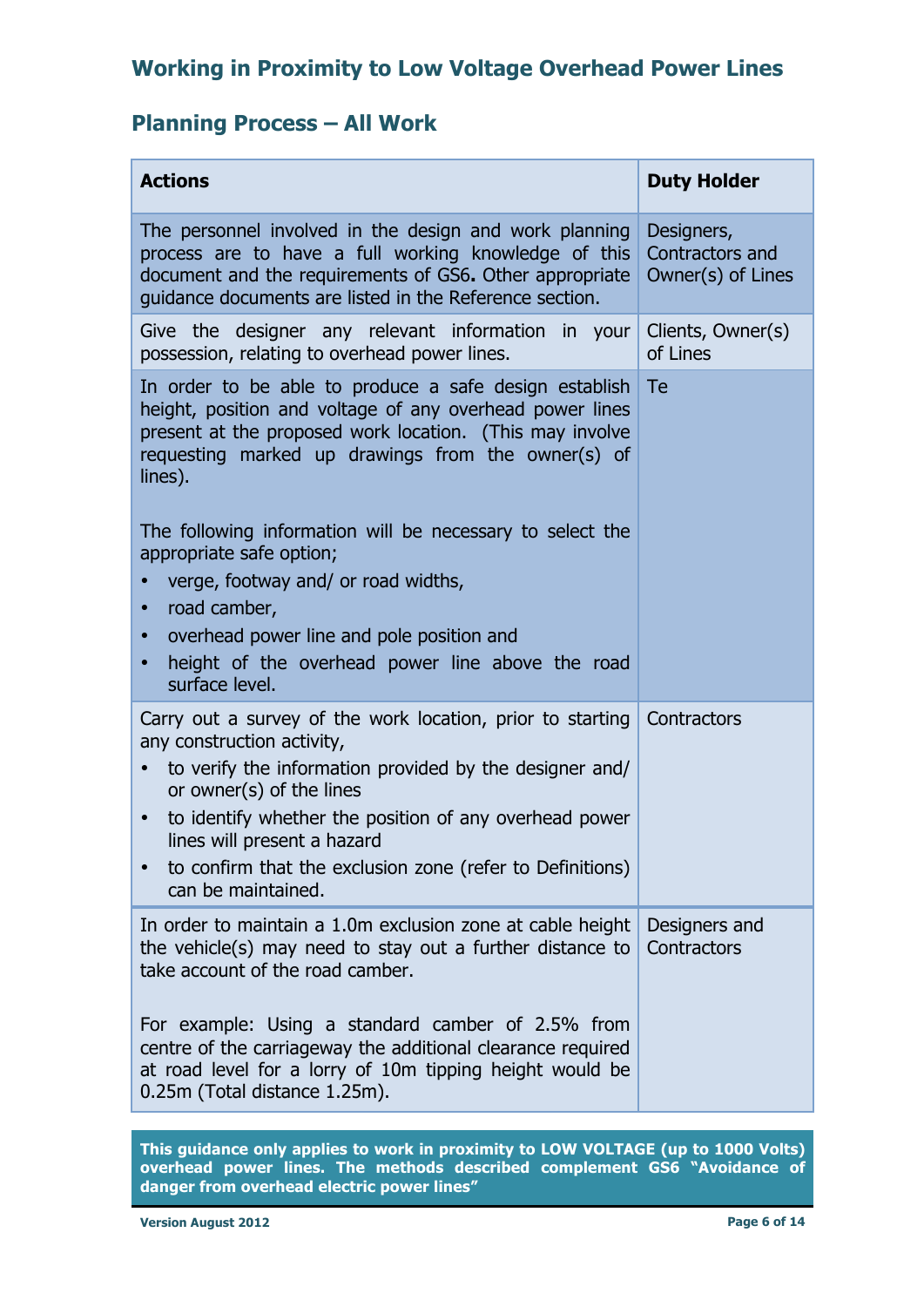#### **Planning Process – All Work (Cont'd)**

| <b>Actions (Cont'd)</b>                                                                                                                                                                                                                                                                                                                                                                                                                                                                                                     | <b>Duty Holder</b>                                 |
|-----------------------------------------------------------------------------------------------------------------------------------------------------------------------------------------------------------------------------------------------------------------------------------------------------------------------------------------------------------------------------------------------------------------------------------------------------------------------------------------------------------------------------|----------------------------------------------------|
| Where the control measures set out in this guidance<br>cannot be achieved, for example;<br>Where the 1.0m exclusion zone cannot be achieved<br>$\bullet$<br>(Appendix 1: Figure 1).<br>Where vehicles/ plant cannot stay more than<br>600mm from the pole or stay wire.<br>Where there is a complex overhead power line<br>layout.<br>Agree and record an appropriate safe working method with<br>the owner(s) of the lines.<br>Work shall not proceed until the safe working method has<br>been agreed between the parties | Owner(s) of Lines<br>and Designer or<br>contractor |
| (Note: Owner(s) of Lines may have to isolate the overhead<br>power line [make the lines dead] to allow the work to<br>proceed).                                                                                                                                                                                                                                                                                                                                                                                             |                                                    |
| Consultation with all parties involved is essential. A site<br>meeting may be held if any party deems it necessary.                                                                                                                                                                                                                                                                                                                                                                                                         | Owner(s) of Lines<br>and Designer or<br>contractor |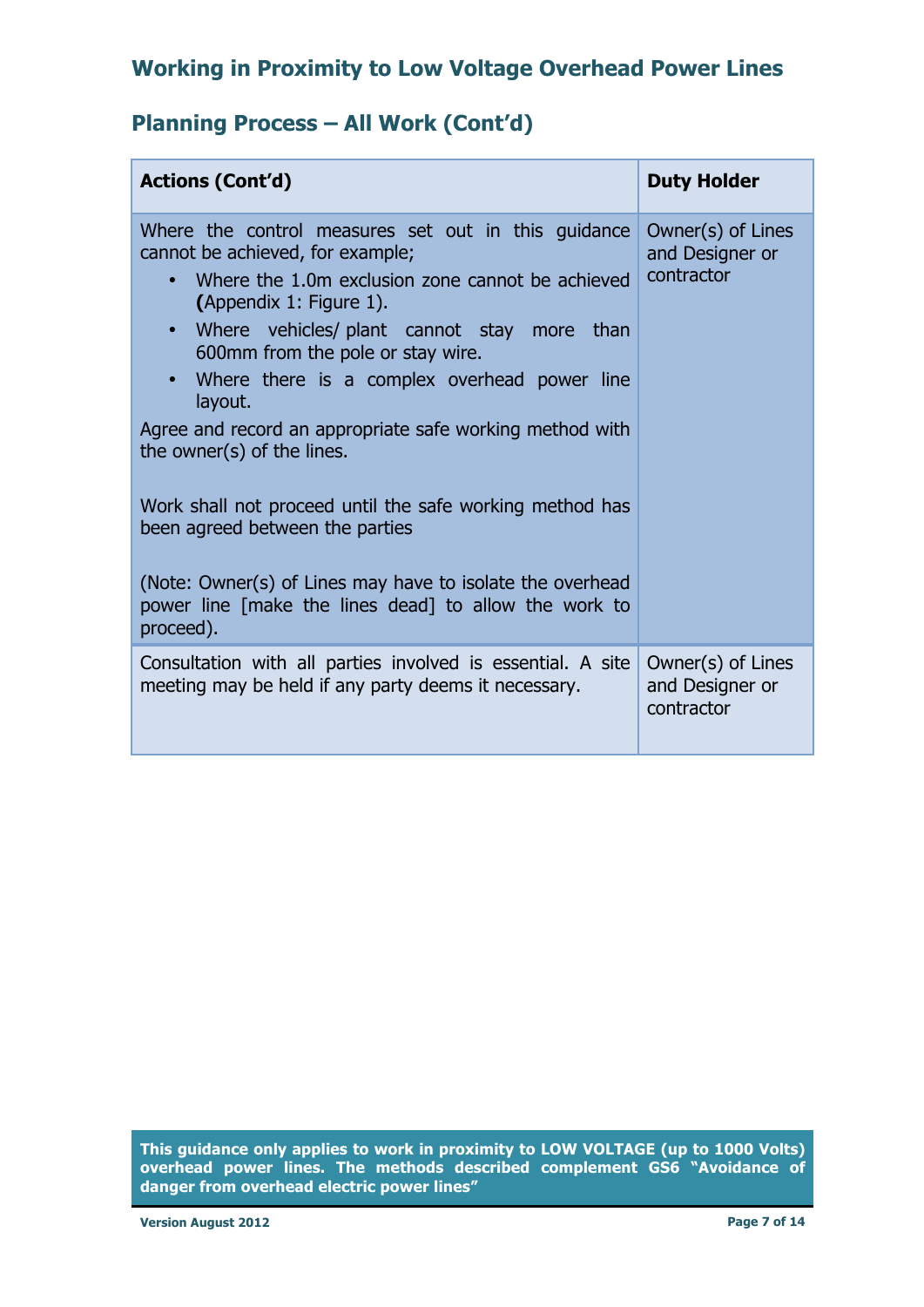#### **Work not involving Slewing Plant (e.g. Surface Dressing)**

| <b>Controls</b>                                                                                                                                                                             | <b>Duty Holder</b> |
|---------------------------------------------------------------------------------------------------------------------------------------------------------------------------------------------|--------------------|
| All overhead power lines are to be treated as live.                                                                                                                                         | Contractor         |
| A nominated site supervisor must be in possession of up-<br>to-date plans showing the location of overhead power lines<br>and equipment prior to any work starting.                         |                    |
| An 'Exclusion Zone' of 1.0 metre clearance from LV<br>Overhead power lines is to be maintained at all times<br>during the course of the work (Appendix 1: Figure 1).                        |                    |
| Vehicles and plant are not to be positioned any closer than<br>600mm from the pole or stay wire (Appendix 1: Figure 1).                                                                     |                    |
| A nominated site supervisor is to closely watch the<br>operation of the plant and equipment to ensure that it does<br>not infringe the 1.0 metre Exclusion Zone.                            |                    |
| Where<br>the<br>overhead power line crosses the<br>road<br>sufficiently robust, coloured/ highly visible marker posts are<br>to be placed in the verge and maintained (See notes<br>below). |                    |
| The marker posts are to be located a minimum of 6m in<br>advance of the overhead power line where it crosses the<br>road.<br>(Note: Where the overhead power line crosses at an angle       |                    |
| or encroaches onto the road repeater marker posts will be<br>required at 6m intervals at both sides of the road -<br>Appendix 1: Figure 2).                                                 |                    |
| A nominated site supervisor is to ensure that no item of<br>plant rises between the first and last marker posts.                                                                            |                    |
| <b>Notes:</b>                                                                                                                                                                               |                    |

- **1.** The marker posts are to be at least 1.2 metres high and a minimum of 45mm square or 45mm diameter cross-section, be highly visible and a have a hazard warning sign attached.
- **2.** Care must be taken when posts are to be driven into the ground refer to the "Protocol for the Management of Underground Services" www.roadsni.gov.uk .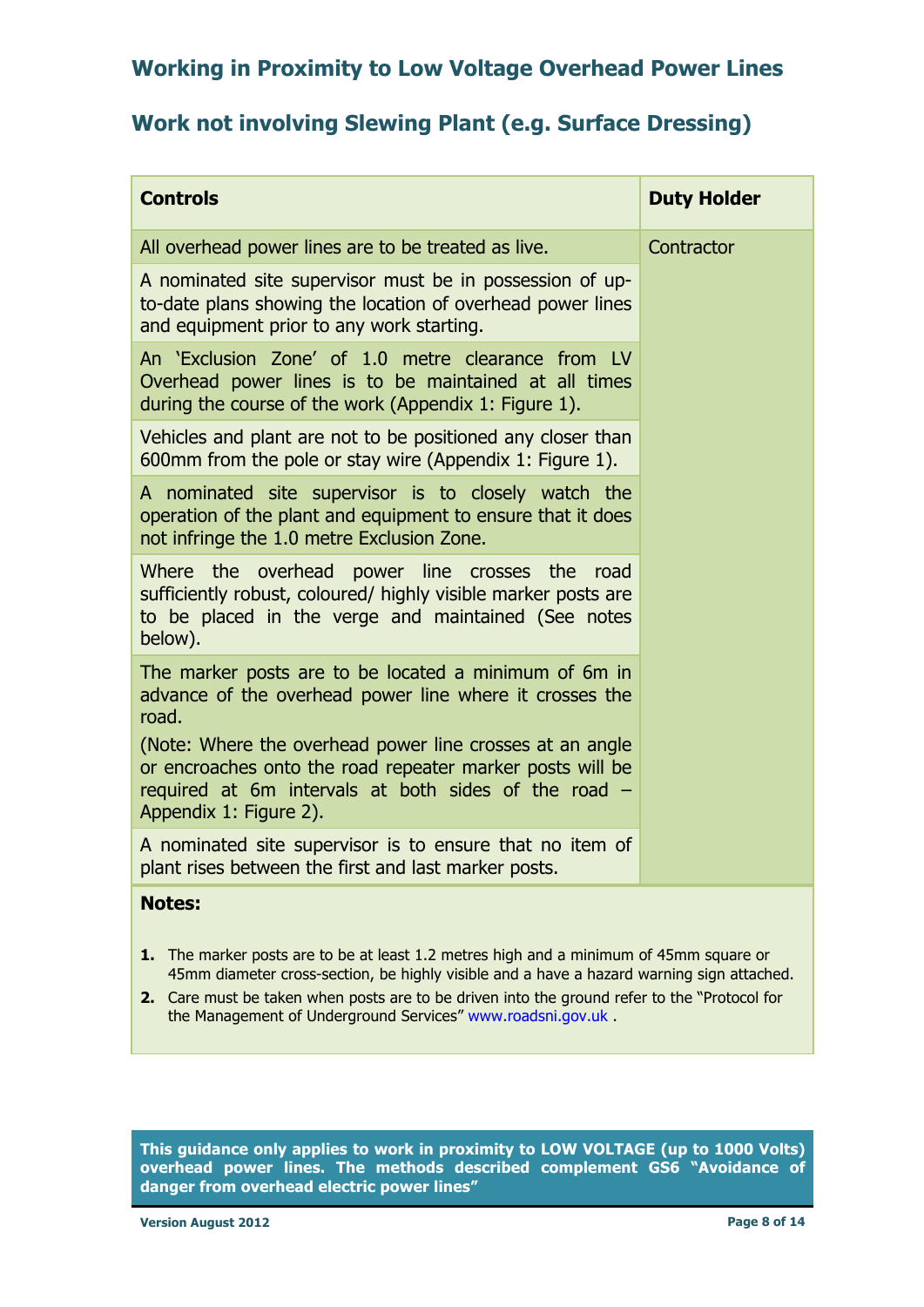#### **Work involving Slewing/ Rising Plant**

| <b>Controls</b>                                                                                                                                                                                                                                                                              | <b>Duty Holder</b>                             |  |
|----------------------------------------------------------------------------------------------------------------------------------------------------------------------------------------------------------------------------------------------------------------------------------------------|------------------------------------------------|--|
| Consider whether other materials or techniques such as<br>directional drilling, pipe bursting or use of smaller plant and<br>equipment could be used to avoid working in the vicinity of<br>overhead power lines.                                                                            | <b>Designer</b>                                |  |
| Determine whether the power supply can be isolated<br>[made dead].                                                                                                                                                                                                                           | Designer<br>Owner(s) of Lines                  |  |
| Consultation with all parties involved is essential. A site<br>meeting may be held if any party deems it necessary.                                                                                                                                                                          | Owner(s) of Lines<br>Designer or<br>Contractor |  |
| A nominated site supervisor must be in possession of up-<br>to-date plans showing the location of overhead power lines<br>and equipment prior to any work starting.                                                                                                                          | Contractor                                     |  |
| All overhead power lines are to be treated as live unless an<br>electrically competent person nominated by the owner of<br>the line demonstrates that the overhead power line is<br>dead.                                                                                                    | Owner(s) of Lines<br>Contractor                |  |
| If isolation [making dead] of overhead power lines is not<br>viable the controls detailed below are to be followed.                                                                                                                                                                          | Contractor                                     |  |
| Vehicles and plant are not to be positioned any closer than<br>600mm from the pole or stay wire (Appendix 1: Figure 1).                                                                                                                                                                      |                                                |  |
| Barriers, goal posts, bunting, flags and warning notices are<br>to be erected to establish an 'Exclusion Zone' of 1.0 metre<br>clearance from LV Overhead power lines. These are to be<br>maintained at all times during the course of the work.                                             |                                                |  |
| Plant should be positioned where it cannot reach inside the<br>exclusion zone.                                                                                                                                                                                                               |                                                |  |
| When this is not possible plant such as cranes, lorry<br>mounted cranes and excavators, are to be modified by the<br>addition of suitable limiters or restraining devices so that<br>they cannot reach inside the 1.0m Exclusion Zone. (Where<br>appropriate consult with the manufacturer). |                                                |  |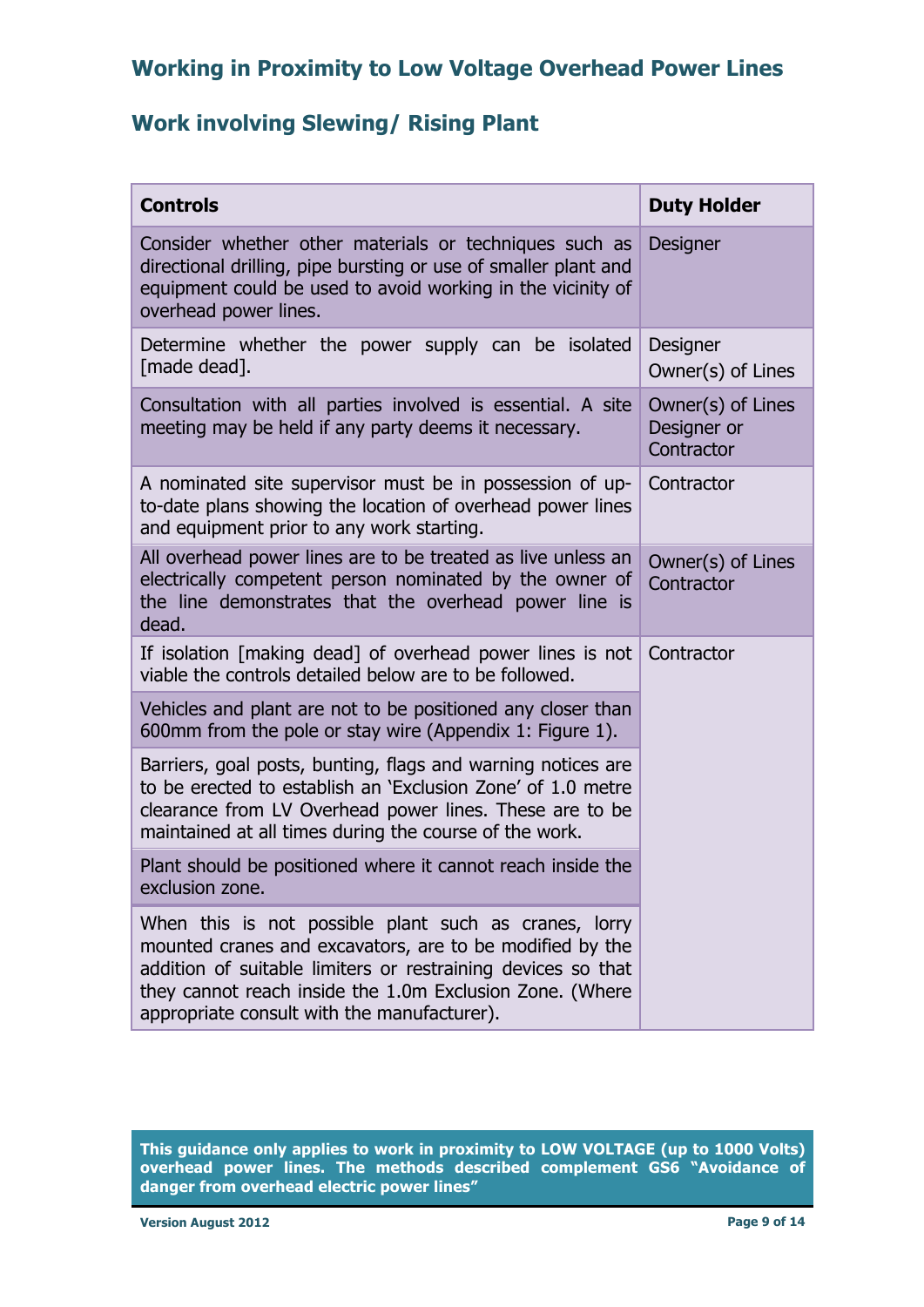#### **Work involving Slewing/ Rising Plant (cont'd)**

| Controls (cont'd)                                                                                                                                                                                                                  | <b>Duty Holders</b> |
|------------------------------------------------------------------------------------------------------------------------------------------------------------------------------------------------------------------------------------|---------------------|
| If the plant noted above is fitted with telescopic jibs, fly $\vert$ Contractor<br>jibs or similar, additional limiters or restraining devices to<br>prevent alteration in length of jib or angle of fly jib is to be<br>provided. |                     |
| A nominated site supervisor is to ensure that limiters or<br>restraining devices are set and operated to prevent the<br>1.0m Exclusion Zone being infringed.                                                                       |                     |
| Where the overhead power line crosses the road the goal<br>posts are to be located a minimum of 6m in advance of the<br>overhead power line where it crosses the road.                                                             |                     |
| (Note: Where the overhead power line crosses at an angle<br>or encroaches onto the road repeater marker posts will be<br>required at 6m intervals on both sides of the road)                                                       |                     |
| Where the overhead power lines crosses the road a<br>nominated site supervisor is to ensure that no item of plant<br>slews or rises between the first and last set of goal posts.                                                  |                     |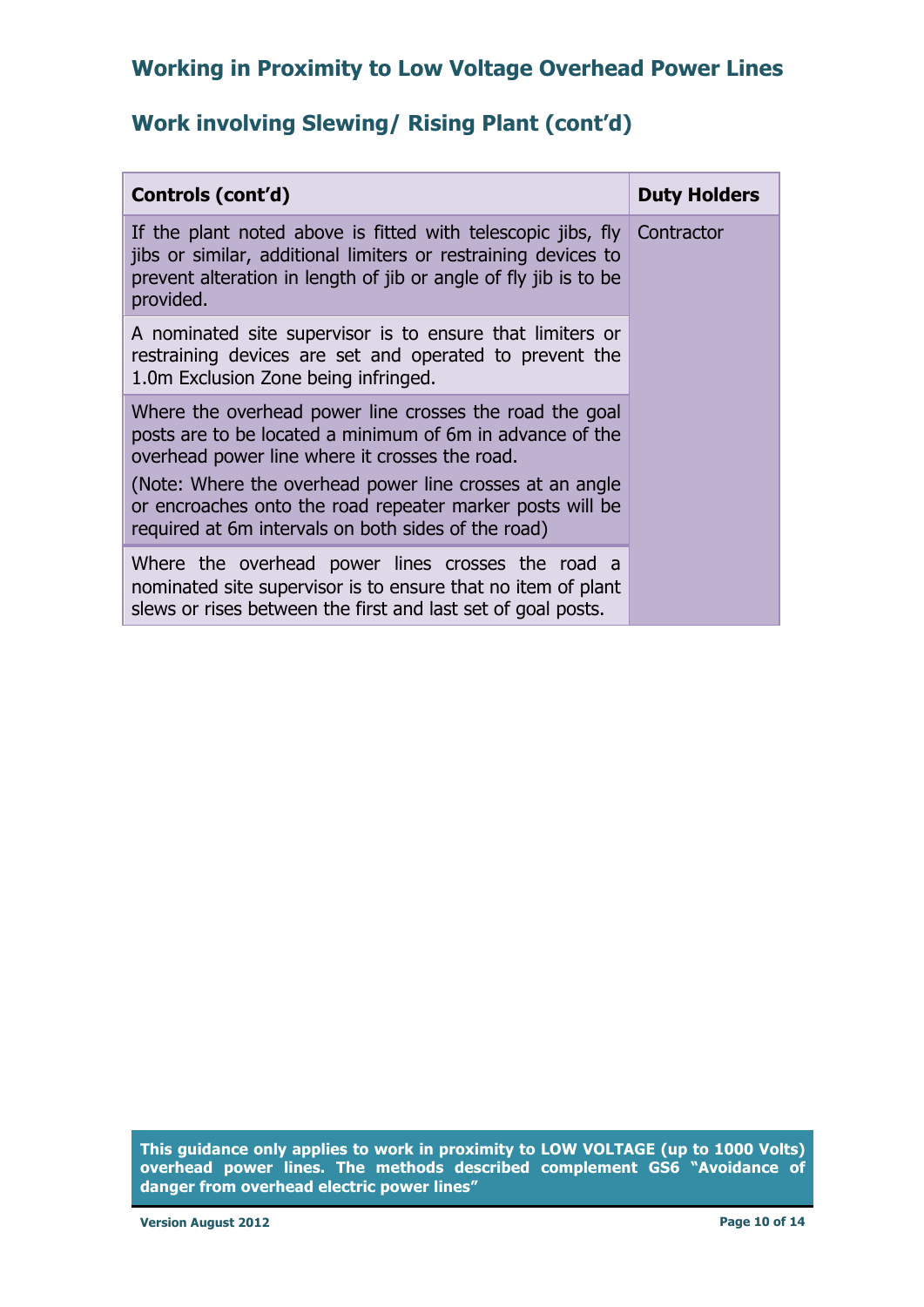#### **Definitions**

| <b>High Voltage (HV)</b>          | A voltage exceeding 1000 volts<br>(reference: Council Directive 73/23/EEC)                                                                                                                                                                                 |
|-----------------------------------|------------------------------------------------------------------------------------------------------------------------------------------------------------------------------------------------------------------------------------------------------------|
| Low Voltage (LV)                  | A voltage up to 1000 volts<br>(reference: Council Directive 73/23/EEC)                                                                                                                                                                                     |
| <b>Exclusion Zone</b>             | A zone where no part of body, tool, equipment or<br>material may encroach within 1.0 metre of the<br>overhead power line, at any time.<br>In addition, no vehicles or plant shall come within<br>600mm of the pole or stay wire.<br>(Appendix 1: Figure 1) |
| <b>Slewing &amp; Rising Plant</b> | Any tipper lorry or item of plant that is capable of<br>raising, swinging or turning. Such as excavator or<br>crane.                                                                                                                                       |
| <b>Surface Dressing</b>           | A surface dressing operation is a continuously<br>moving mobile operation that does not include<br>the use of excavating plant or machinery that is<br>capable of slewing.                                                                                 |
| <b>Restraining Devices</b>        | Apparatus designed to limit the height or slew of<br>an item of construction plant. Restraints may be<br>electrical or hydraulic systems fitted to the plant,<br>or mechanical devices such as chains.                                                     |
| <b>Road Resurfacing</b>           | Any activity associated with the improvement of<br>an existing road or footway surface which does<br>not include the use of excavating plant or<br>machinery that is capable of slewing.                                                                   |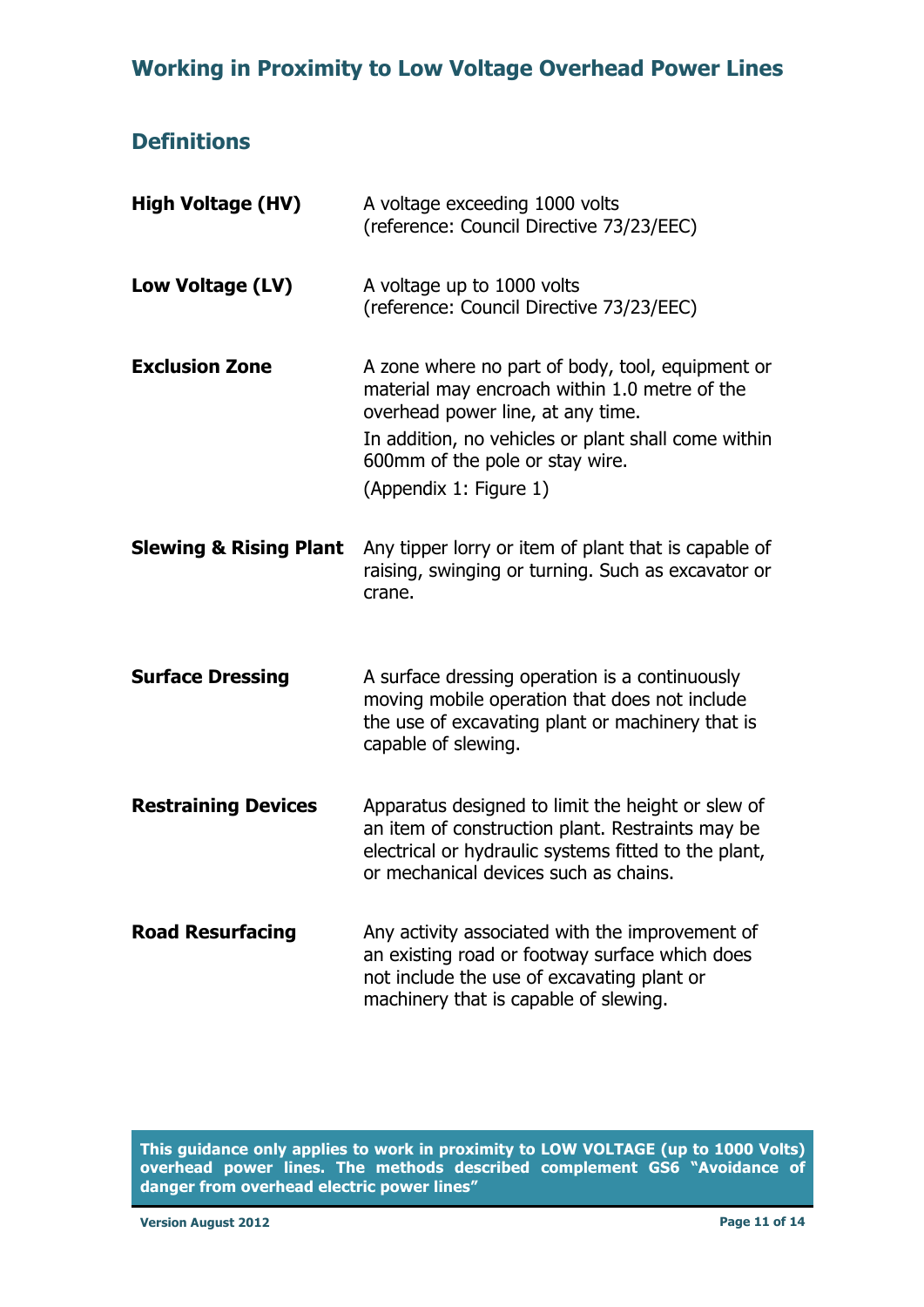#### <span id="page-11-0"></span>**References**

The guidance in this document should be used in conjunction with;

- 1. HSE Guidance Note, "GS6 Avoidance of Danger from Overhead Electric Power Lines"
- 2. HSENI book, "Health and Safety in Construction in Northern Ireland".
- 3. "Protocol for the Management of Underground Services" www.roadsni.gov.uk. (Search for from the home page)
- 4. Temporary Traffic Management Systems (TTM) Decision Tree published by Roads Service www.roadsni.gov.uk (Search for from the home page)
- 5. Safety at Street Works and Road Works Approved Code of Practice (the. ''Red Book''),
- 6. Chapter 8 of the Traffic Signs Manual Traffic Safety Measures and Signs for Road Works and Temporary Situations

#### **Relevant Contacts**

#### **Northern Ireland Electricity**

Tel: 08457 643643 (Advice and Emergency) http://www.niesafety.co.uk

#### **Health and Safety Executive for Northern Ireland**

 http://www.hseni.gov.uk Tel: 028 9024 3249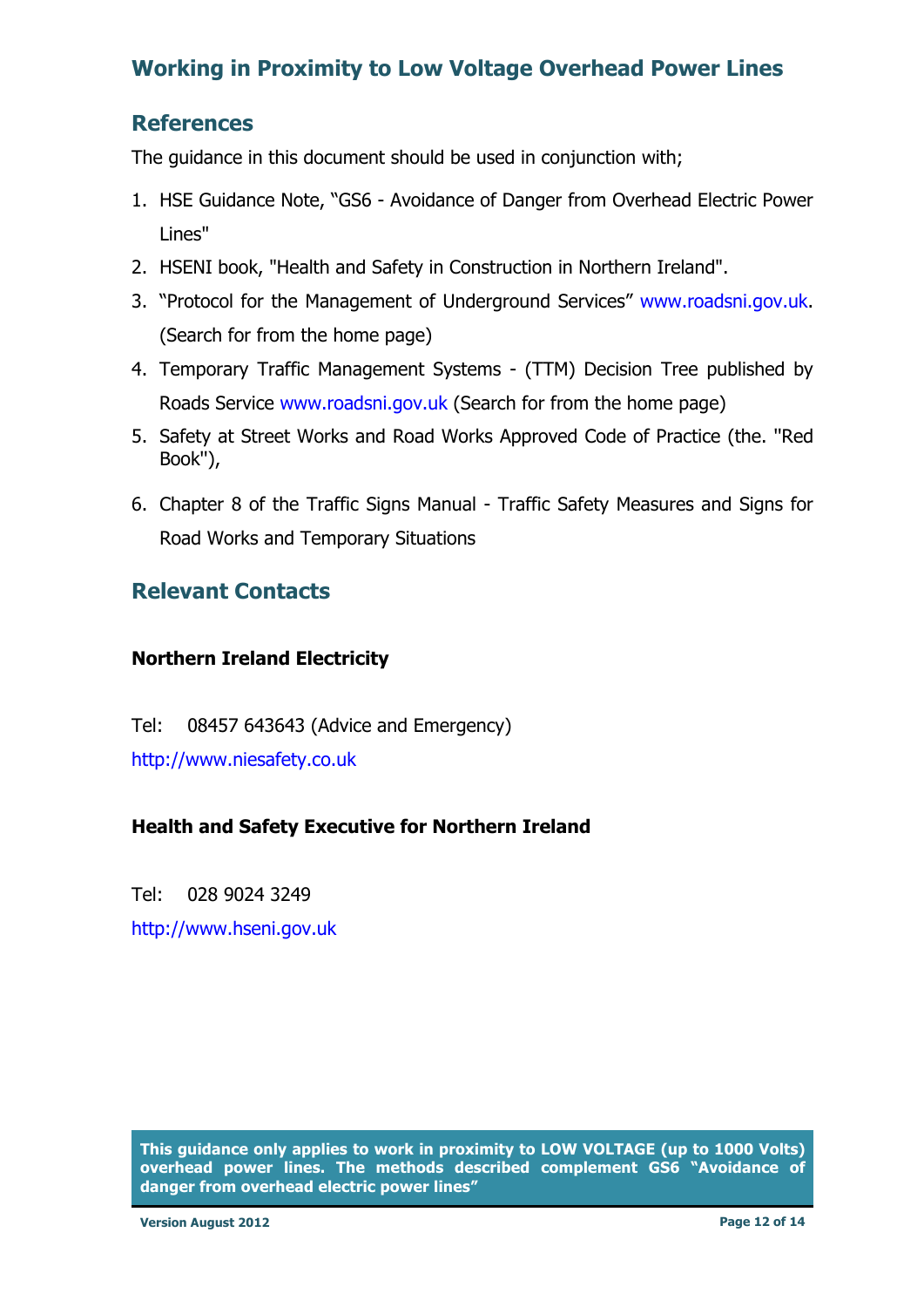### **Appendix 1**

Figure 1 - Exclusion Zone



 **Note**: In order to maintain a minimum 1.0 metre clearance the vehicle may have to stay further out from pole; for example, to take account of the road camber.